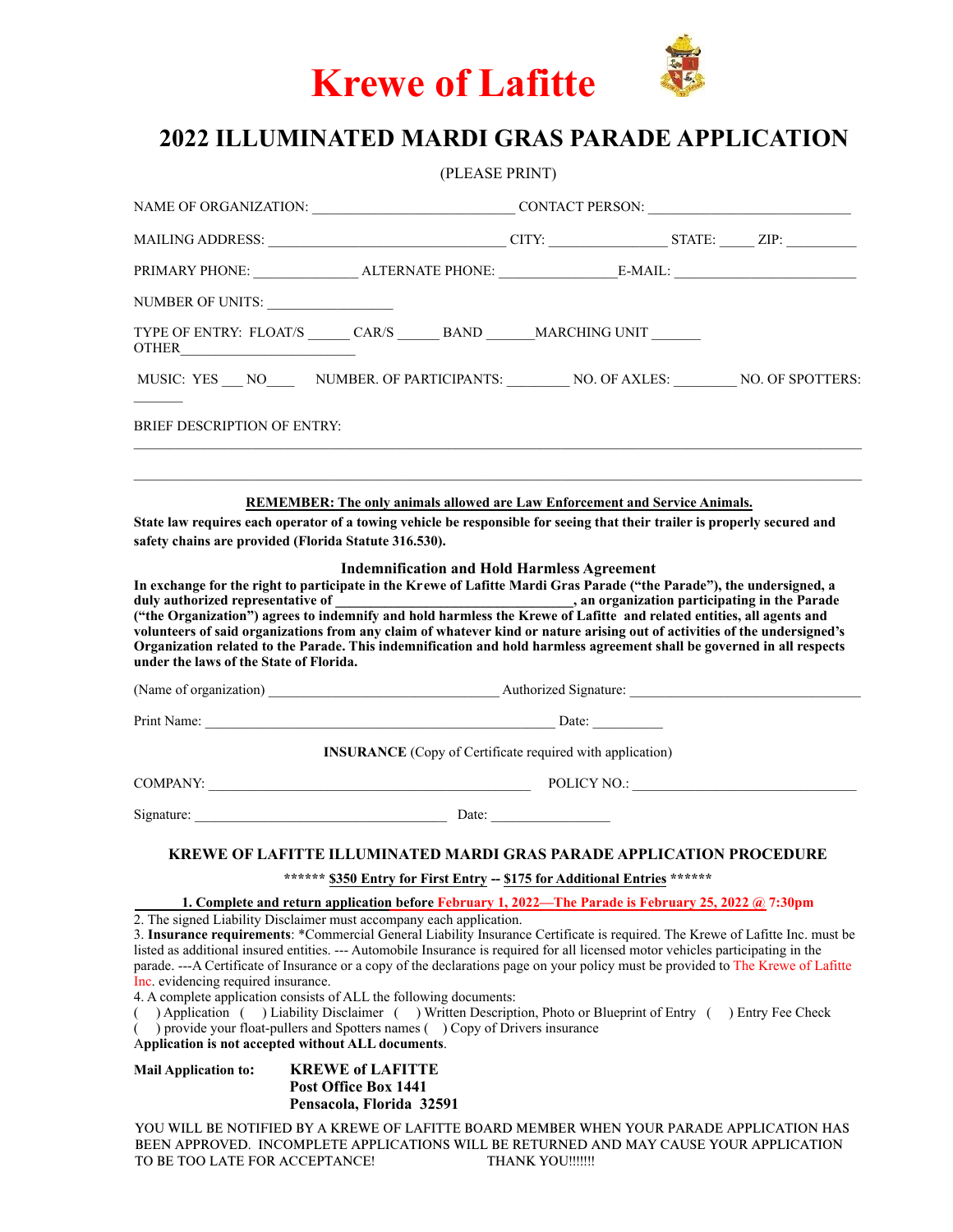

# **202**2 **Illuminated Mardi Gras Parade**

**When: Friday, February 2**5**, 202**2

**Start Time: 7:30 P.M.** 

# **Where: Staging, Spring Street & Garden Street Parade is on Garden and Palafox Streets Pensacola, Florida**

**The Mardi Gras Parade will stage on Spring St., South of Garden St. ALL UNITS MUST CHECK IN NO LATER THAN 6:30 P.M.** 

**\*\*Parade rolls rain or shine. No refunds are offered\*\*** 

## **\*\*ALL MOVING VEHICLES MUST BE INSURED\*\***

**The parade will follow the standard parade route provided by The City of Pensacola** 

**If you represent a radio or television station please let your audience know you will be there!!!** 

**A registration fee may be required for large walking units.** 

## **TO CONFIRM YOUR PARTICIPATION AND RESERVE YOUR POSITION IN THE PARADE - FIRST COME, FIRST SERVED PLEASE GET YOUR APPLICATION IN EARLY.**

**If you have any questions please contact:** 

**R**eid Radford**,** 2nd **VP Bill Sears,** President Mark Harrison**, 1st VP** 

Jimmie Sherrill**, 3**rd **VP -Cell 850-**572-6945**,** jjes3@msn.com **- Cell 850-**208-1688 rrradford1@gmail.com **-Cell 850-341-1985, billsearskol@gmail.com - Cell 850-**529-4063**,** [markkolbod@cox.net](mailto:bmorris82@cox.net)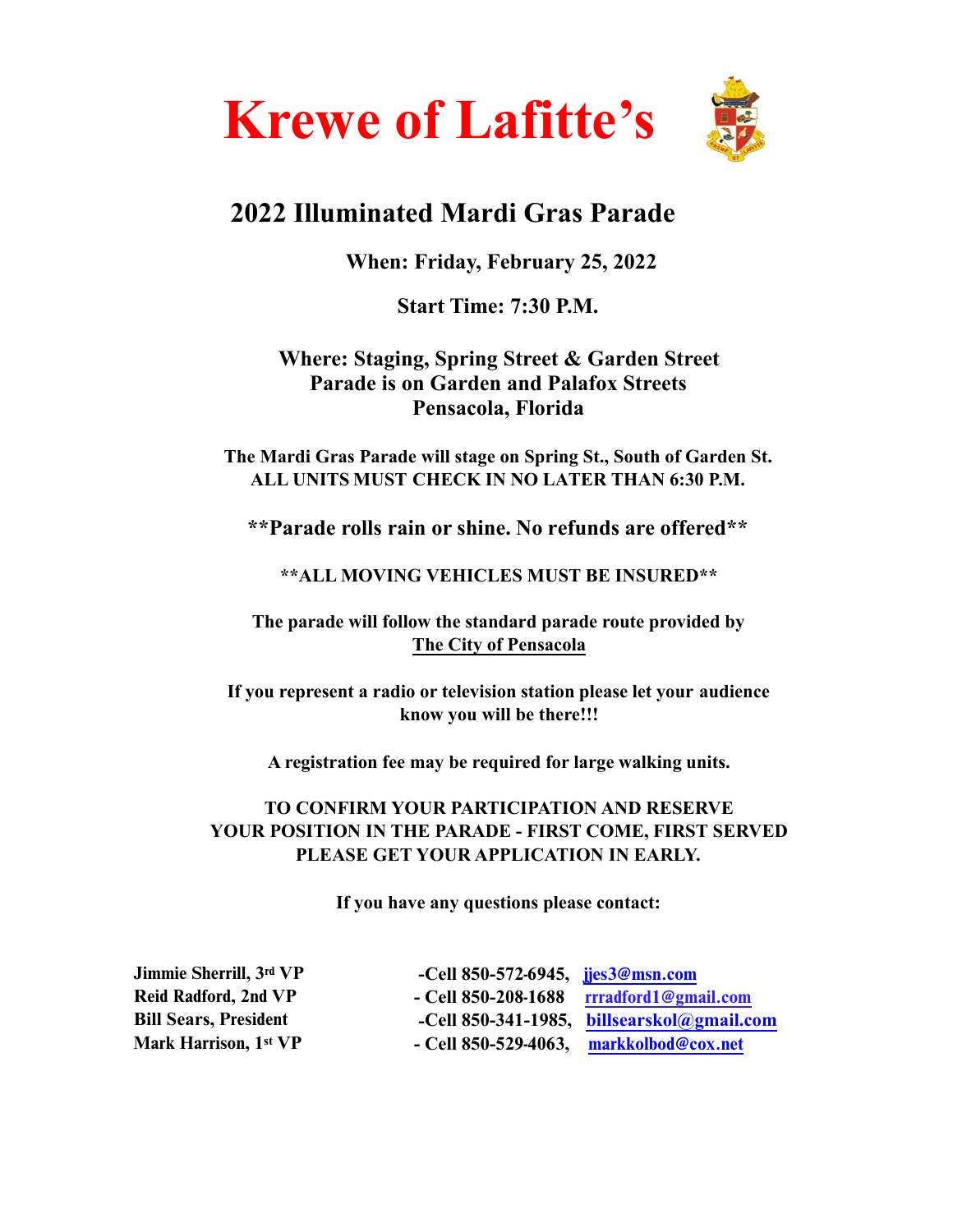#### **General Information:**

The Mardi Gras season is upon us again and it is time to put together the **Krewe of Lafitte's 202**2 **Illuminated Mardi Gras Parade.**

**THEME**: Mardi Gras at Night

**WHY SHOULD I ENTER**? First, everybody loves a parade. Also, this is a great opportunity to expose your business or organization to thousands of Pensacola residents and visitors. The best part is all of the smiles.

**PARADE ROUTE**: Standard City of Pensacola Parade Route. Garden and Palafox Streets.

**LINE-UP**: Report to the corner of Main and Spring Streets for check in. Check in with **Parade Coordinator** no later than 6:30 P.M. on Friday February 25, 2022. Parade will stage on Spring Street south of Garden Street.

#### **LINE-UP IS AT THE DISCRETION OF THE PARADE COORDINATOR AND IS FINAL!**

**DEADLINE:** All applications must be received no later than February 1, 2022

**FEES**: Entry fee \$350 First entry, \$175 for each additional unit.

**SPOTTERS**: 2 safety spotters are required per axle. This also includes the pull vehicle. Escorts are to be placed on either side of the vehicle for the purpose of safety. (Their job is to keep the crowd and children away from the vehicles).

**NO VEHICLE** WILL BE ALLOWED TO PARADE WITHOUT THE APPROPRIATE NUMBER OF SPOTTERS. ABSOLUTELY NO EXCEPTIONS!

#### **\*\*\*ALL SPOTTERS MUST BE 18 YEARS OLD OR OLDER\*\*\***

**FLOAT PARAMETERS**: Max. Height = 15 ft. (head of krewe member). Max. Width = 12 ft. Max. Length = must be able to safely maneuver parade route

#### **THIS IS A NIGHT TIME PARADE - YOU MUST PROVIDE ILLUMINATION ON YOUR FLOAT**

**\*\*\*\*\* ALL MOVING VEHICLES MUST BE PROPERLY INSURED \*\*\*\*\*** 

### **KREWE OF LAFITTE ILLUMINATED PARADE OFFICIAL RULES**

### **DEADLINE FOR COMPLETED APPLICATIONS IS February 1, 202**2**.**

### **FOR QUESTIONS contact:** Jimmie Sherrill**, 850-5**72**-**6945**,** jjes3@msn.com

- 1. Obey all instructions given by parade officials, marshals and the Pensacola Police Department.
- 2. No drinking of alcoholic beverages while driving or during the parade. IT'S THE LAW.
- 3. Spotters 18 years or older are required on each side of each axle. Units without the proper number of walking escorts will not be allowed to parade.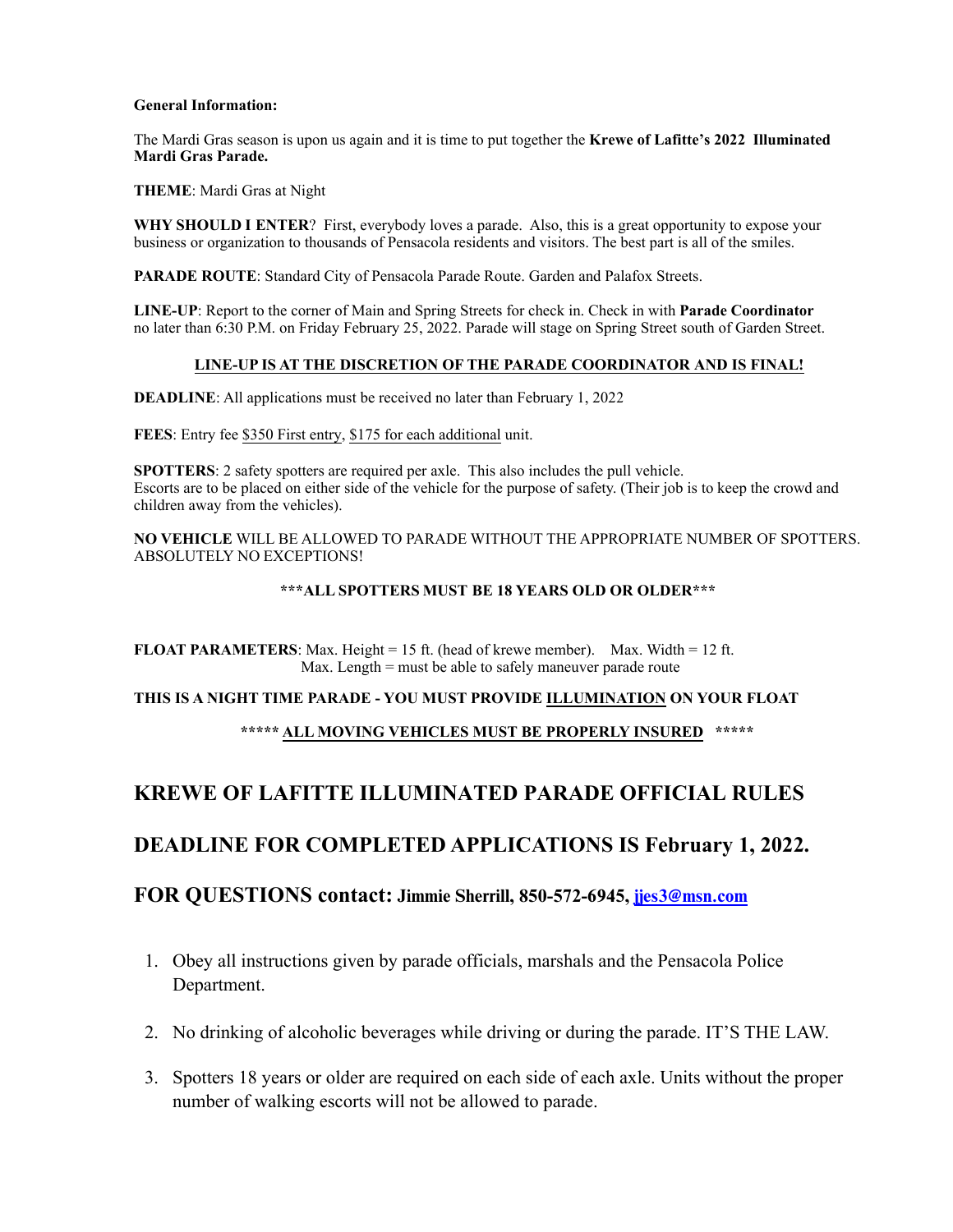- 4. The only animals allowed are Law enforcement and service animals.
- 5. THROWS are STRONGLY ENCOURAGED. Throws must weigh 2oz. or less, without sharp edges. Loose paper, confetti or brochures are prohibited by the CITY of PENSACOLA. Candy is NOT considered a safe throw item and is NOT permitted. To review City Ordinance #19-90 1 3-22-90, go to [www.ci.pensacola.fl.us.](http://www.ci.pensacola.fl.us)
- 6. Following APPROVAL of your completed application, you will be provided a LINE UP NUMBER by the PARADE MARSHALL.
- 7. Line Up is to be entered at the corner of Main and Spring Streets ONLY, with vehicles headed north on Spring Street. Line Up begins at 6:00 p.m. late arrivals will be placed in the most convenient spot and ALL Parade Marshall DECISIONS ARE FINAL.
- 8. It is the responsibility of your organization to have all participants on your float at 7:30 p.m. SHARP. Your float will not be allowed to wait for tardy participants.
- 9. On parade day, the driver and the vehicle must be the same as the information you have submitted. If there is a change, we must be notified, and all pertinent documentation (copy of license and proof of insurance) must be provided at check in.
- 10. 27. PHOTO/AUDIO/VIDEO RELEASE. By submitting an application to Krewe of Lafitte's 2022 Illuminated Mardi Gras Parade, the applicant, and/or all Krewe, Business or Group participating in the parade hereby irrevocably agrees and consents that his/her photograph, picture, film, video digital or audio recordings, images, likenesses, comments and any reproductions thereof, taken or made by or on behalf of Krewe of Lafitte, may in any manner be used, published, displayed, dealt in and copyrighted by Krewe of Lafitte or its successors and assigns, and by any other person, corporation or association duly authorized by Krewe of Lafitte , without any restriction or limitation, for advertising and trade of every kind and any other purpose. This release is applicable now and, in the future, and cannot be revoked by applicant. It is understood and agreed that said photograph, picture, film, video, digital or audio recordings, images, likenesses, comments and any reproductions thereof, as well as any materials connected there with and the rights arising therefrom and thereunder, are the exclusive property of Krewe of Lafitte and will not be entitled to any revenues, credits, or royalties pertaining thereto. This release shall be binding upon heirs, next of kin and personal representatives.

Submit only a completed application - insurance requirements WILL NOT be waived, a copy of your insurance or declarations page which indicates your policy is active on the date of the parade is adequate. ALL units (cars, vans, trucks and floats) associated with your organization must provide the insurance information.

Fees are as follows: \$350.00 for the first unit and \$175.00 fee each additional unit.

Upon approval of your complete application you will be notified and given further instructions for parade day.